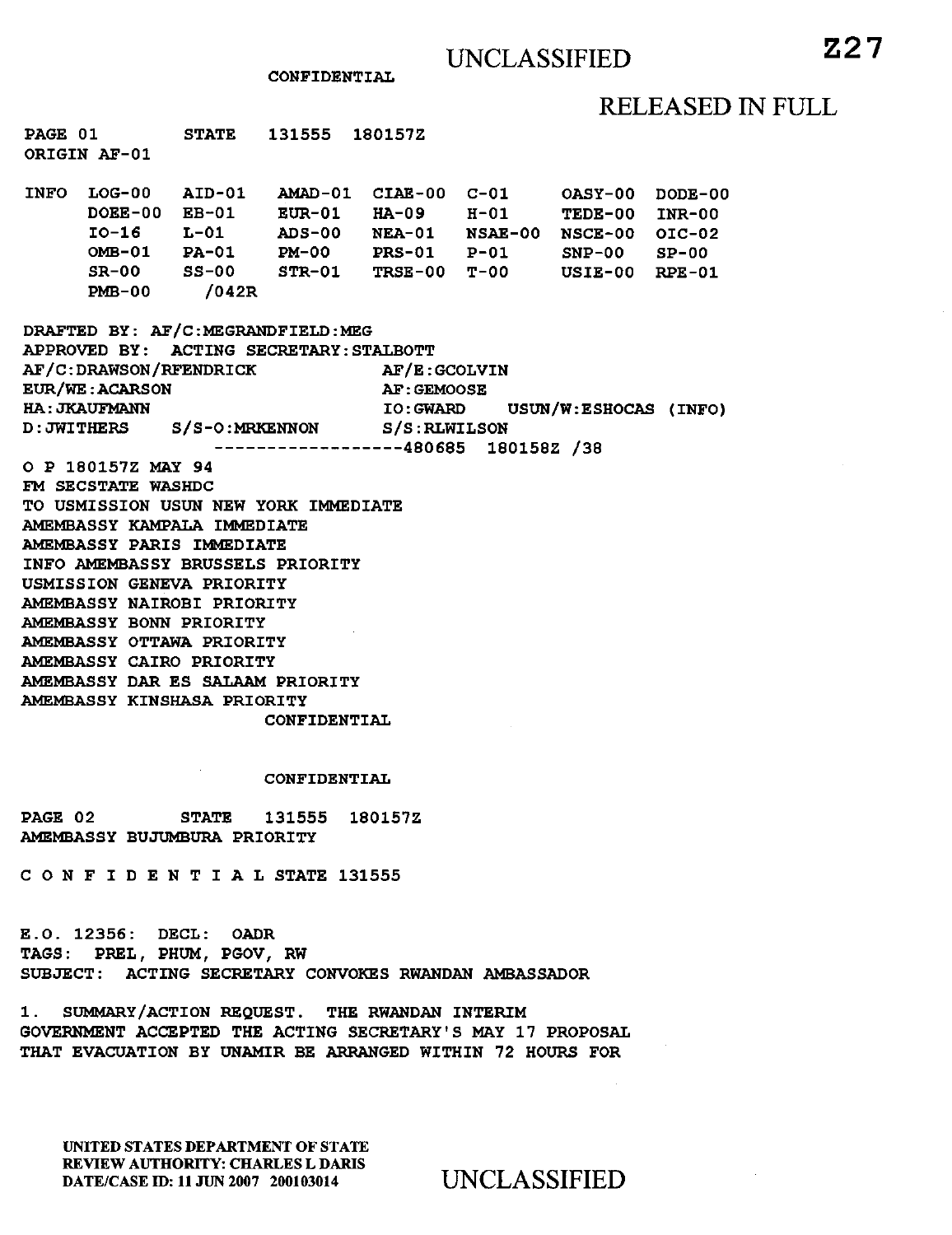## UNCLASSIFIED

**ALL PERSONS TRAPPED IN PLACES OF REFUGE** IN **GOR-CONTROLLED ZONES OF RWANDA. ACTION REQUESTS FOR USUN, KAMPALA AND PARIS IN PARAS. 6, 7, AND 8. END SMMARY/ACTION REQUEST.** 

**2. ACTING SECRETARY TALBOTT CONVOKED RWANDAN AMBASSADOR ALOYS UWIMANA MAY 17 TO EXPRESS USG'S EXTREME CONCERN FOR THE FATE OF SOME 30,000 PEOPLE TRAPPED IN VARIOUS PLACES OF REFUGE (INCLUDING HOTELS, CHURCHES, AND STADIUMS) BEHIND GOR LINES. ASSISTANT SECRETARIES GEORGE MOOSE (AF), JOHN SHATTUCK (HA) AND DAS GEORGE WARD (I0) ALSO ATTENDED THE MEETING, AS DID U.S. AMBASSADOR TO RWANDA DAVID RAWSON. THE ACTING SECRETARY TOLD AMB. UWIMANA IN STRONG, DIRECT TERMS THAT PRESIDENT CLINTON AND SECRETARY CHRISTOPHER PLACE THE HIGHEST POSSILE IMPORTANCE ON THE GOR'S ACCEPTANCE OF THE PLAN TO EVACUATE, WITH UNAMIR PROTECTION AND ASSISTANCE, ALL PERSONS TRAPPED IN PLACES OF REFUGE IN GOR-CONTROLLED TERRITORY AS SOON AS POSSIBLE.** 

### **3. THE ACTING SECRETARY TOLD AMB. WIMANA THAT IF THE INTERIM GOVERNMENT ACCEPTS IMMEDIATE EVACUATIONS OF CONFIDENTIAL**

### **CONFIDENTIAL**

**PAGE 03 STATE 131555 180157Z TRAPPED CIVILIANS, HE WOULD ASK USUN TO WORK WITH THE SECRETARY GENERAL AND UNAMIR TO COORDINATE THE LOGISTICS OF THE EVACUATIONS. HE ALSO PLEDGED US ASSISTANCE IN SEEKING THE COOPERATION OF THE RPF TO PERMIT THE EVACUATIONS TO BE CARRIED OUT. THE ACTING SECRETARY REMINDED AMB. UWIMANA THAT IF THE GOR DID NOT COOPERATE WITH IMMEDIATE EVACUATION OF THOSE TRAPPED, RWANDA WOULD FACE FURTHER AND STRONGER INTERNATIONAL CONDEMNATION IN THE UPCOMING SPECIAL SESSION OF THE UN HUMAN RIGHTS COMMISSION ON RWANDA. AMB. UWIMANA AGREED TO PASS ON THE PROPOSAL TO HIS GOVERNMENT AND SAID THAT HE WAS CONFIDENT IT WOULD BE ACCEPTED.** 

**4. FOLLOWING THE MEETING WITH THE ACTING SECRETARY, AMB. UWIMANA MET SEPARATELY WITH AF A/S GEORGE MOOSE. IN THAT MEETING AMB. UWIMANA PROTESTED THE S REFUSAL TO MEET WITH INTERIM GOVERNMENT FOREIGN MINISTER BICAMUMPAKA AND COMPLAINED THAT THE US FAVORED THE RPF AND WAS PREJUDICED AGAINST THE RWANDAN GOVERNMENT, CITING RECENT US VISA RESTRICTIONS ON GOR OFFICIALS. A/S MOOSE REITERATED TO AMB. UWIMANA THAT THE U.S. HAD CALLED UPON BOTH SIDES IN RWANDA TO END THE KILLINGS AND CEASE VIOLATIONS OF HUMAN RIGHTS. A/S MOOSE EMPHASIZED THAT THE DIRECTION OF FURTHER USG ENGAGEMENT ON RWANDA DEPENDED ON THE GOR'S** 

## UNCLASSIFIED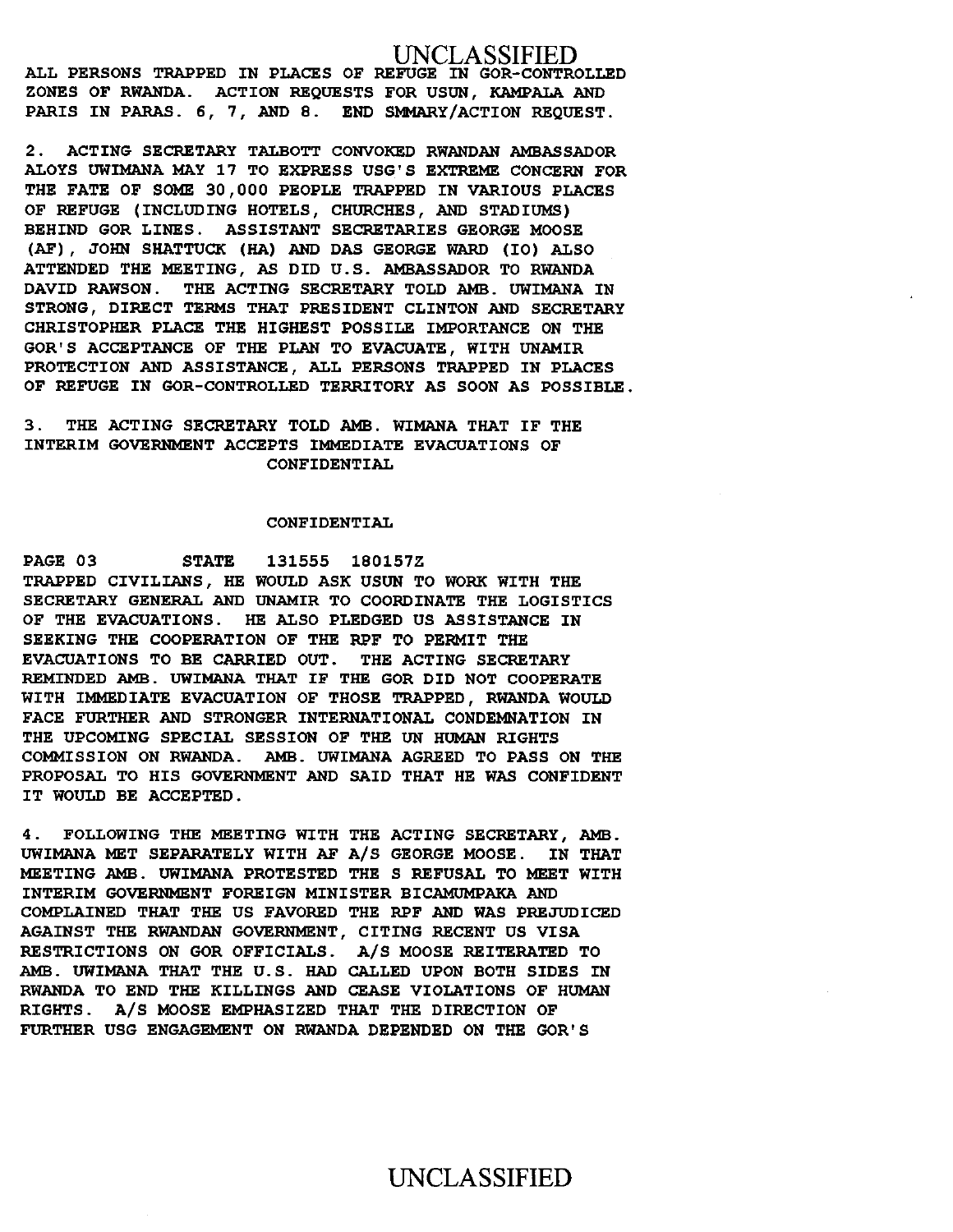### UNCLASSIFIED

RESPONSE TO OUR PROPOSAL THAT ALL TRAPPED CIVILIANS BE IMMEDIATELY EVACUATED.

5. AN HOUR AFTER HE LEFT THE DEPARTMENT, AMB. UWIMANA TELEPHONED A/S MOOSE TO SAY THAT HE HAD SPOKEN TO INTERIM GOVERNMENT PRIME MINISTER JEAN KAMBANDA, WHO CONFIRMED THE GOR'S ACCEPTANCE OF THE EVACUATION PROPOSAL. AMB. UWIMANA CONFIDENTIAL

### CONFIDENTIAL

PAGE 04 STATE 131555 180157Z REPORTED THAT THE PRIME MINISTER TOLD HIM THAT HE HAD ALREADY INFORMED VISITING FRENCH ENVOY BERNARD KOUCHNER THAT THE GOR ACCEPTED THE NEED FOR EVACUATION OF TRAPPED PERSONS. THE PRIME MINISTER WAS UNDER THE IMPRESSION THAT EVACUATION OF THE MILLES COLLINES HOTEL WAS TO HAVE BEGUN THE AFTERNOON OF MAY 17, BUT SAID HE HAD NO COMMUNICATION WITH KIGALI FROM HIS LOCATION IN GITARAMA TO DETERMINE IF THIS WAS TRUE.

ACTIONS REQUESTED:

-----------------

6. FOR USUN: DEPARTMENT REQUESTS THAT AMBASSADOR ALBRIGHT (OR OTHER APPROPRIATE HIGH-LEVEL US OFFICIAL) MEET AS SOON **AS** POSSIBLE WITH SYG BOUTROS GHALI (OR

APPROPRIATE SYG OFFICER) TO APPRISE HIM OF THE ACTING SECRETARY'S MEETING AND THE GOR'S ACCEPTANCE OF THE PROPOSAL TO IMMEDIATELY EVACUATE TRAPPED CIVILIANS. THE SYG SHOULD BE ASKED TO CONSULT WITH UNAMIR FORCE COMMANDER DALLAIRE TO DETERMINE HIS VIEWS AS TO THE BEST METHOD OF CARRYING OUT THE EVACUATIONS.

7. FOR KAMPALA. A/S MOOSE WILL ATTEMPT TO REACH RPF COMMANDER PAUL KAGAME BY TELEPHONE MAY 18 TO REQUEST FULL RPF COOPERATION WITH THE PLANNED EVACUATIONS OF THE FLACES OF REFUGE. KAMPALA SHOULD ALSO CONVOKE RPF POLITICAL AND MILITARY LEADERS AT THE HIGHEST LEVELS TO INFORM THEM OF THE PLANNED EVACUATIONS AND TO DEMAND RPF COLLABORATION. PLEASE INFORM DEPARTMENT OF RESULTS OF DEMARCHES TO RPF.

8. FOR PARIS. POST SHOULD BRIEF GOF OFFICIALS AT CONFIDENTIAL

#### CONFIDENTIAL

PAGE 05 STATE 131555 180157Z

UNCLASSIFIED